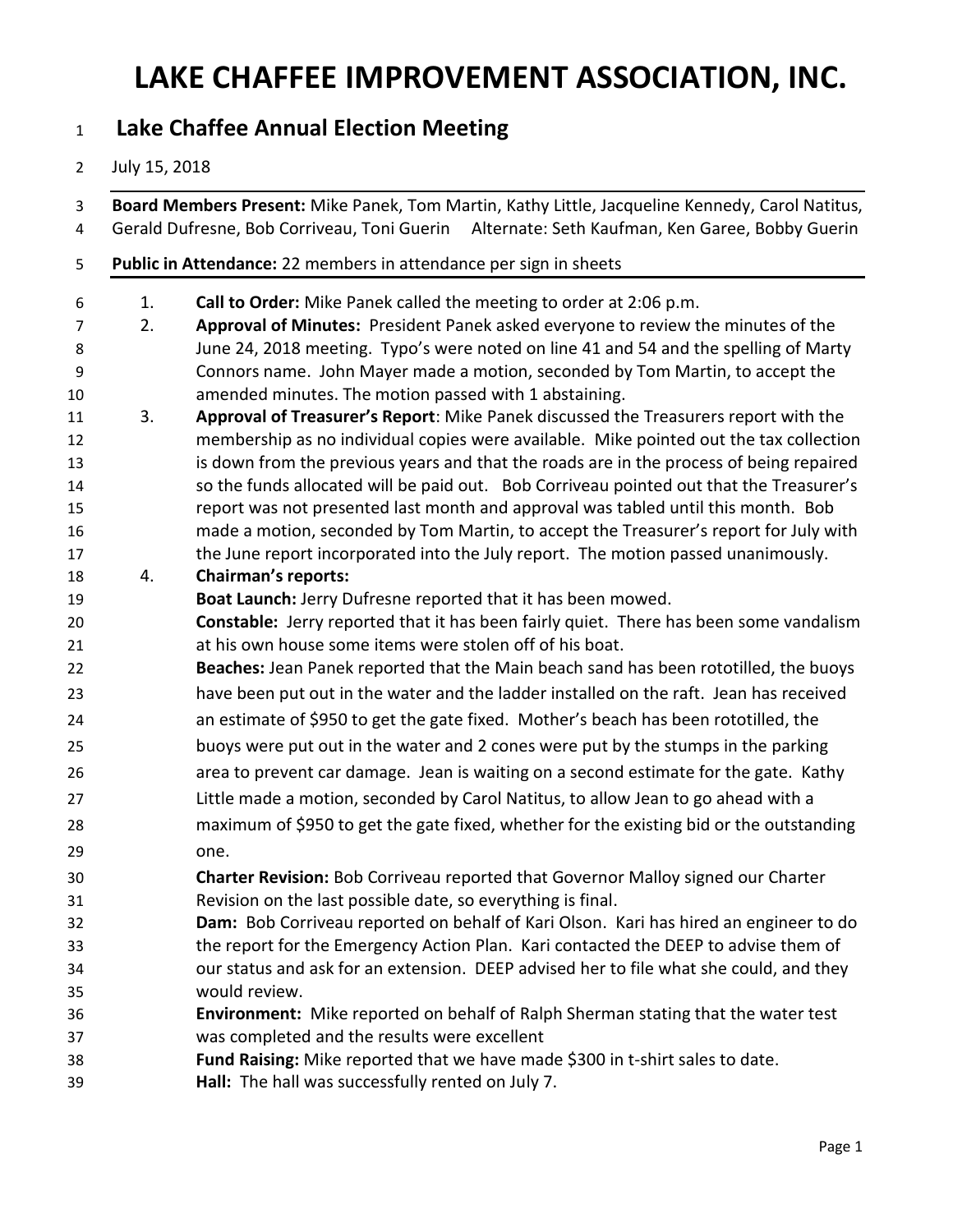**Roads:** Mike reported that the roads north of the lake have been repaired and graded and Greg Peck is working on the others. All brush cutting has been completed. **Tax Collection:** Tom Martin advised that he has been working with the lawyer to collect the oldest past due taxes. He has collected \$6500 so far this year but there is still a lot left to collect.

**Website:** Jacqueline Kennedy reported that the website is about 90% done.

 5. **Public Comments:** Mike opened the floor to any comments, questions or concerns from the members present.

Liz Provencher commented that Mothers Beach looks great, it is rototilled and mowed. It is very much appreciated.

 John Mayer asked if there was a way that we could survey the membership to find a better time for the summer meetings. Kathy Little reported that the By Laws state that the By Laws can be amended by a majority vote of the members of the Association present at any regular or special meeting provided the same have been approved by the Executive Board at any regular or special meeting of the board and posted on the signpost of the Association 3 days before such annual or special meeting. The Board will take this under discussion at the August Board meeting.

 Dan Rackcliffe asked Mike to give a follow up on the tree that has fallen into the lake. Mike told the members that he has spoken to the homeowner and although the homeowner understands it is his responsibility to remove the tree, his insurance company has denied his claim and it is too big a job for a non-professional. The homeowner provided Mike with a copy of his homeowner's policy and gave him permission to contact the insurance company. Mike called on behalf of the LCIA to report a liability claim; he was provided with a claim number. He also explained to the insurance company that the homeowner was subject to be fined in accordance with the LCIA bylaws at \$60 per day. The insurance adjuster contacted Mike on Friday and Mike provided documentation to them. The insurance company advised Mike to go ahead and get estimates ready for the insurance company. The Board will discuss the next steps once we hear back from the Insurance Company.

 A member commented that there has been a lot of renovations at the lake recently and asked if there are any zoning laws that apply specifically to Lake Chaffee. Mike advised that there are no specific laws for Lake Chaffee, the town zoning laws apply. He did say that the board does have the ability to monitor/inspect any renovation or new build to ensure that they adhere to the Ordinances or Covenants of LCIA.

- 6. **New Business:** The Board received a request from the Ashford Senior Center inquiring if we would be willing to donate or lend them our Bingo equipment. No-one present was confident that we still had the equipment in our possession, we will have to try to 77 locate it. If we find it would we be willing to loan it or donate it? Or should we keep it here in case we want to start up Bingo again? It was suggested that we lend it with conditions, i.e., amount of time it is on loan, return of equipment in same condition, etc. Seth Kaufman made a motion, seconded by Ken Garee, to lend the equipment for 1 year with written paperwork stating the time and conditions of the loan.The motion passed unanimously.
- 7. **Old Business:** There was no old business to discuss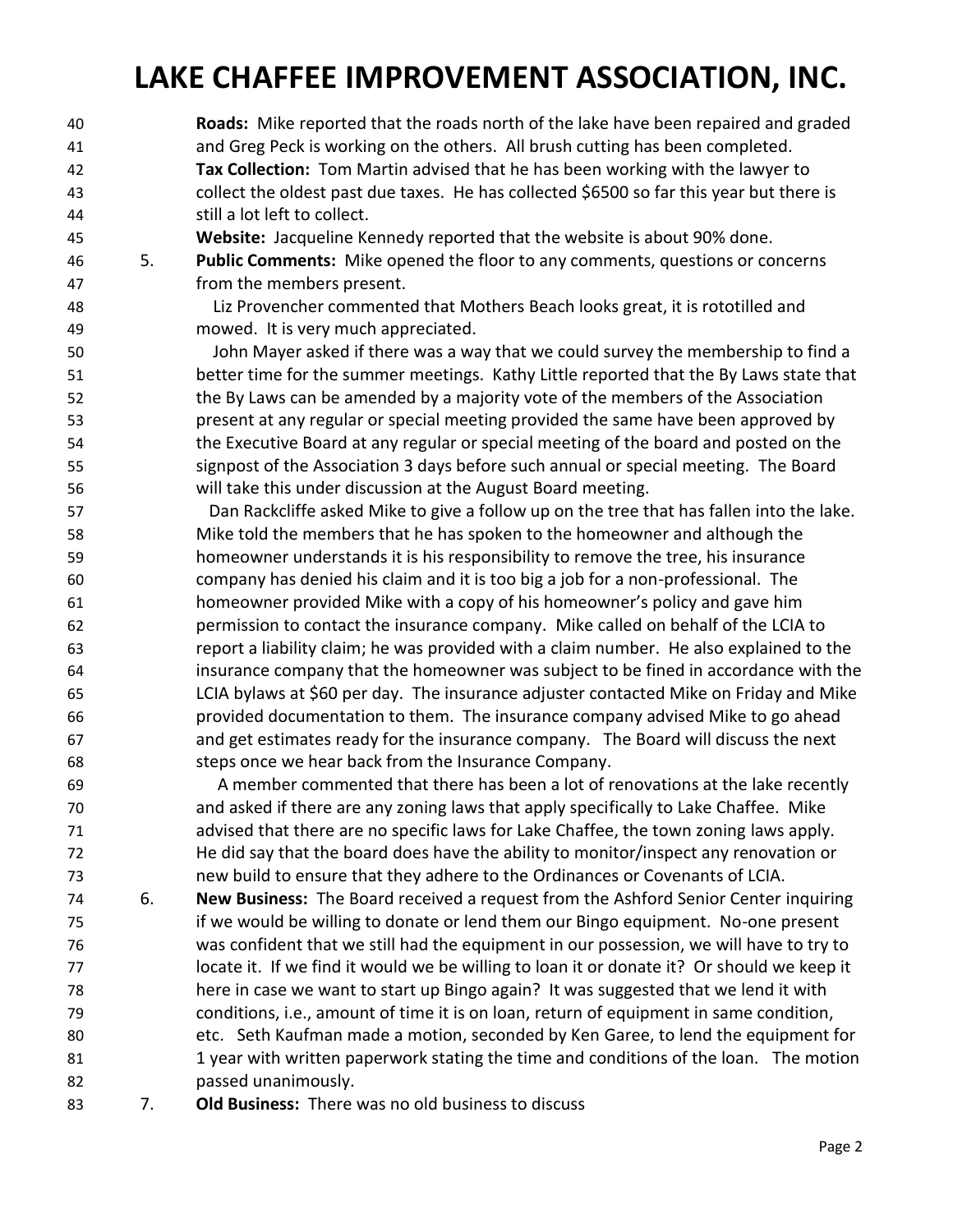| 84<br>85 | 8. | <b>Correspondence:</b> Jerry Dufresne received a phone call from a woman in Florida who<br>said she was working with a realtor regarding lakefront property on Circle Drive. Jerry |
|----------|----|------------------------------------------------------------------------------------------------------------------------------------------------------------------------------------|
| 86       |    | advised the woman that Circle Drive was not lakefront and it appeared that someone                                                                                                 |
| 87       |    | may be trying to scam her.                                                                                                                                                         |
| 88       | 9. | Election of Officers and Board Members: The positions to be filled are: President, Vice                                                                                            |
| 89       |    | President, Secretary, Treasurer, 2 open positions for 3 year term Board Members, 3                                                                                                 |
| 90       |    | open positions for 1 year term Alternate Board members.                                                                                                                            |
| 91       |    |                                                                                                                                                                                    |
| 92       |    | <b>President:</b>                                                                                                                                                                  |
| 93       |    | Mike Panek __ nominated by __ Jerry Dufresne ___ Seconded by ____ John Mayer                                                                                                       |
| 94       |    | No other nominations were presented.                                                                                                                                               |
| 95       |    | Bob Corriveau moved to close nominations. Tom Martin seconded.                                                                                                                     |
| 96       |    | Mike Panek was elected President.<br>The Secretary cast one vote.                                                                                                                  |
| 97       |    | <b>Vice President</b>                                                                                                                                                              |
| 98       |    | <b>Tom Martin nominated by Bob Corriveau Seconded by John Mayer</b>                                                                                                                |
| 99       |    | No other nominations were presented.                                                                                                                                               |
| 100      |    | Gerry Dufresne _______ moved to close nominations. ___ John Mayer _____ seconded.                                                                                                  |
| 101      |    | Tom Martin was elected Vice President<br>The Secretary cast one vote.                                                                                                              |
| 102      |    | Secretary:                                                                                                                                                                         |
| 103      |    | <u>_Kathy Little</u> _nominated by____Tom Martin_____Seconded by ____Carol Natitus________                                                                                         |
| 104      |    | No other nominations were presented.                                                                                                                                               |
| 105      |    | Carol Natitus moved to close nominations. Bob Corriveau seconded.                                                                                                                  |
| 106      |    | The President cast one vote.<br>Kathy Little was elected Secretary                                                                                                                 |
| 107      |    | Treasurer:                                                                                                                                                                         |
| 108      |    | <b>Jacqueline Kennedy</b> nominated by Carol Natitus Seconded by John Mayer                                                                                                        |
| 109      |    | No other nominations were presented.                                                                                                                                               |
| 110      |    | Carol Natitus _____ moved to close nominations. ____ Bob Corriveau ________ seconded.                                                                                              |
| 111      |    | Jacqueline Kennedy was elected Treasurer.<br>The Secretary cast one vote.                                                                                                          |
| 112      |    | <b>Director Positions</b>                                                                                                                                                          |
| 113      |    | 3 Year Term:                                                                                                                                                                       |
| 114      |    | Marty Connors nominated by Kathy Little Seconded by Seth Kaufman                                                                                                                   |
| 115      |    | Seth Kaufman nominated by Tom Martin Seconded by Toni Guerin                                                                                                                       |
| 116      |    | No other nominations were presented.                                                                                                                                               |
| 117      |    | Carol Natitus moved to close nominations. Kathy Little<br>seconded.                                                                                                                |
| 118      |    | The Secretary cast one vote.                                                                                                                                                       |
| 119      |    | Marty Connors and Seth Kaufman were elected to 3 year terms.                                                                                                                       |
| 120      |    | <b>Alternate Positions</b>                                                                                                                                                         |
| 121      |    | 1 Year Term:                                                                                                                                                                       |
| 122      |    | <b>Ken Garee</b><br>nominated by Bob Corriveau Seconded by Tom Martin                                                                                                              |
| 123      |    | nominated by Kathy Little Seconded by John Mayer<br><b>Toni Guerin</b>                                                                                                             |
| 124      |    | <b>Bobby Guerin</b> nominated by Toni Guerin<br>Seconded by Bob Corriveau                                                                                                          |
| 125      |    | No other nominations were presented.                                                                                                                                               |